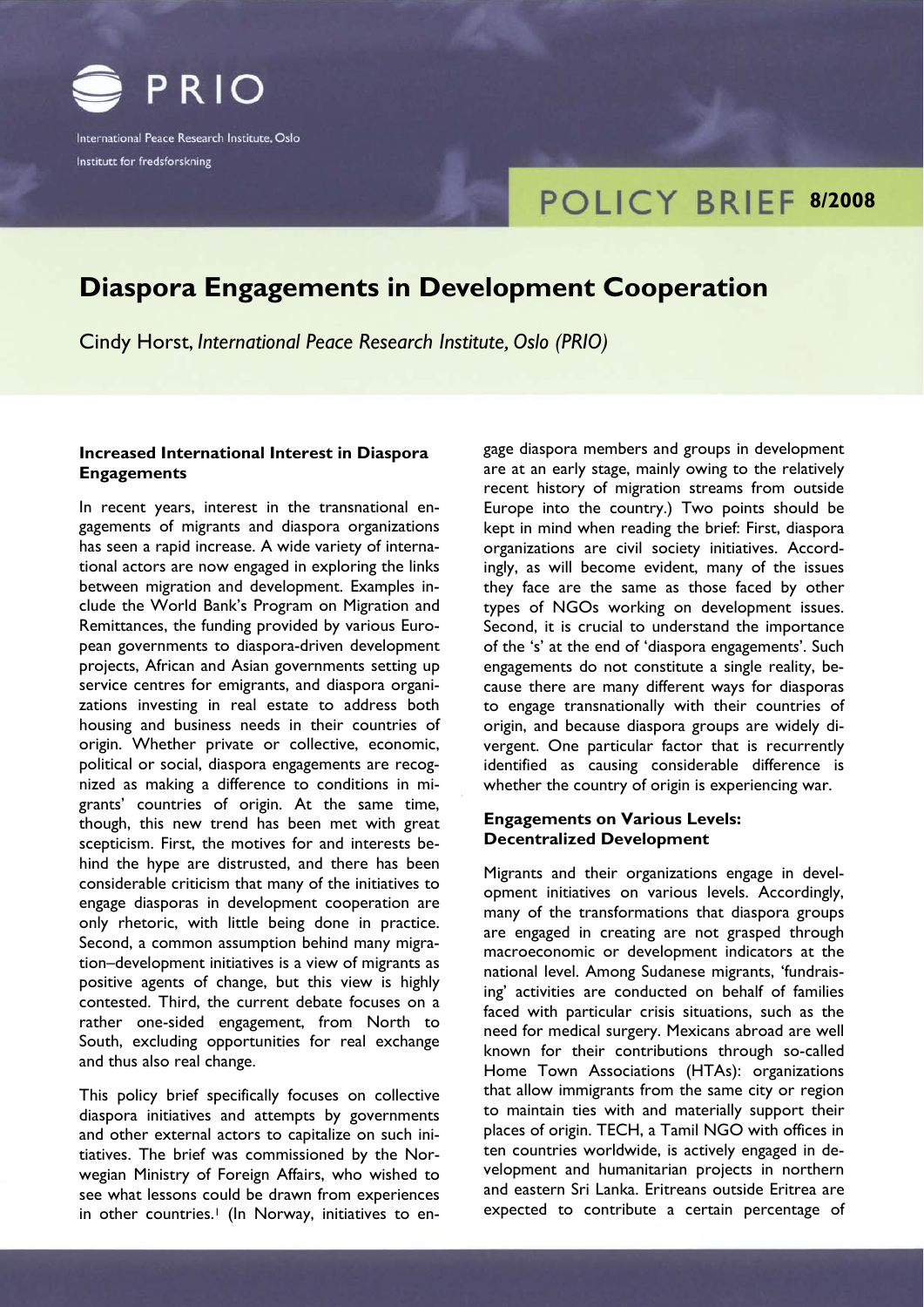their income as tax to the government. Whether at the family, home-town, regional or national level, these examples all may have development impacts, but most of these impacts are invisible unless a decentralized view of development is applied. This is particularly the case in contexts where 'the nationstate' has little significance in everyday life and human security is provided on a subnational level, as in Afghanistan and Somalia.

### **Disputes, Divisions and Diverging Interests**

The most commonly voiced challenge related to diaspora engagements is the fact that diaspora groups are so divided. For external actors, it is crucial that individuals and organizations they support are seen as legitimate actors by the migrant communities they represent. In facilitating diaspora engagements, Western government bodies and NGOs ideally would like to work with diaspora representatives that embody the collective voice of 'the diaspora'. However, there are obviously great differences between groups as divergent as, for example, third-generation Pakistanis and newly arrived Somalis in Norway. Furthermore, within these groups, many subgroups can be found that would want their own voice represented. On top of this, each community has a dynamic character, with transformations occurring through the growth of a second or even third generation, retiring members or others migrating back or onward, and new inflows.

Yet, disputes, divisions and diverging interests occur not only within diaspora groups, but also between various governments, government bodies and civil society actors. First, the interests and priorities of countries of settlement and origin are often not the same. European countries, for example, include a strong focus on return and circular migration in their migration–development programming, something that is considered with scepticism by many African governments. Countries like the Philippines and Mexico have placed strong emphasis on migrants' human rights, an issue that is not at the top of the agenda for most receiving countries. Second, the migration–development debate establishes new links between immigration policy, foreign policy and international development cooperation, but the international and government bodies working in these fields often have diverging – and at times opposing – policy aims. Third, the NGOs that are increasingly involved in facilitating diaspora engagements represent a wide variety of organizations in terms of their histories, current shapes, goals and methods of working. There may be far too many divergent actors involved in a number of current initiatives to enable proper coordination and functioning.

## **The Importance of Local Institutions**

As mentioned, a central tenet within the migration– development nexus holds that migrants are positive agents of change in development. However, migrants are often viewed with ambivalence in their societies of origin. There may be a schism between official pro-migrant initiatives in the country of origin and more sceptical views within the general population. Initiatives are bound to fail if there is no local support for them. It is extremely difficult to administer and implement projects transnationally, for practical reasons and because this reduces the local community's sense of ownership: If a project is to be sustainable, the local community needs to feel a sense of commitment and responsibility to it, and those doing the actual work need to be based locally. One cannot assume that migrants, some of whom have not lived in the country of origin for many years, have a perfectly updated understanding of the situation on the ground. Local expertise is crucial to ensuring that projects are not out of touch with realities on the ground. Furthermore, at times the priorities of members of a diaspora may not reflect the interests, needs and rights of local populations. This is especially problematic since the financial and political power of diaspora members and organizations may at times outweigh the power of residents. A needs assessment that includes all of the different actors involved is an important starting point, especially in conflict situations, which are often even more dynamic than usual.

The challenges involved in putting in place schemes that tap into the interests and resources of diaspora groups while also benefitting and involving the local community and the government in the country of origin are huge. First, there is often a lack of trust between diaspora organizations and local organizations, each side accusing the other of lack of professionalism and undue interference. Second, there is often a similar lack of trust between diaspora members and the government, particularly in the case of refugees. When programming that aims to facilitate diaspora engagements is developed in countries of settlement, it is crucial to acknowledge that countries and NGOs in the South are also taking measures to facilitate diaspora engagement. Depending on the local context, third-country institutes at the national, regional or local level need to be involved in programme or project development from its initial phase if true sustainability is to be achieved. Research has shown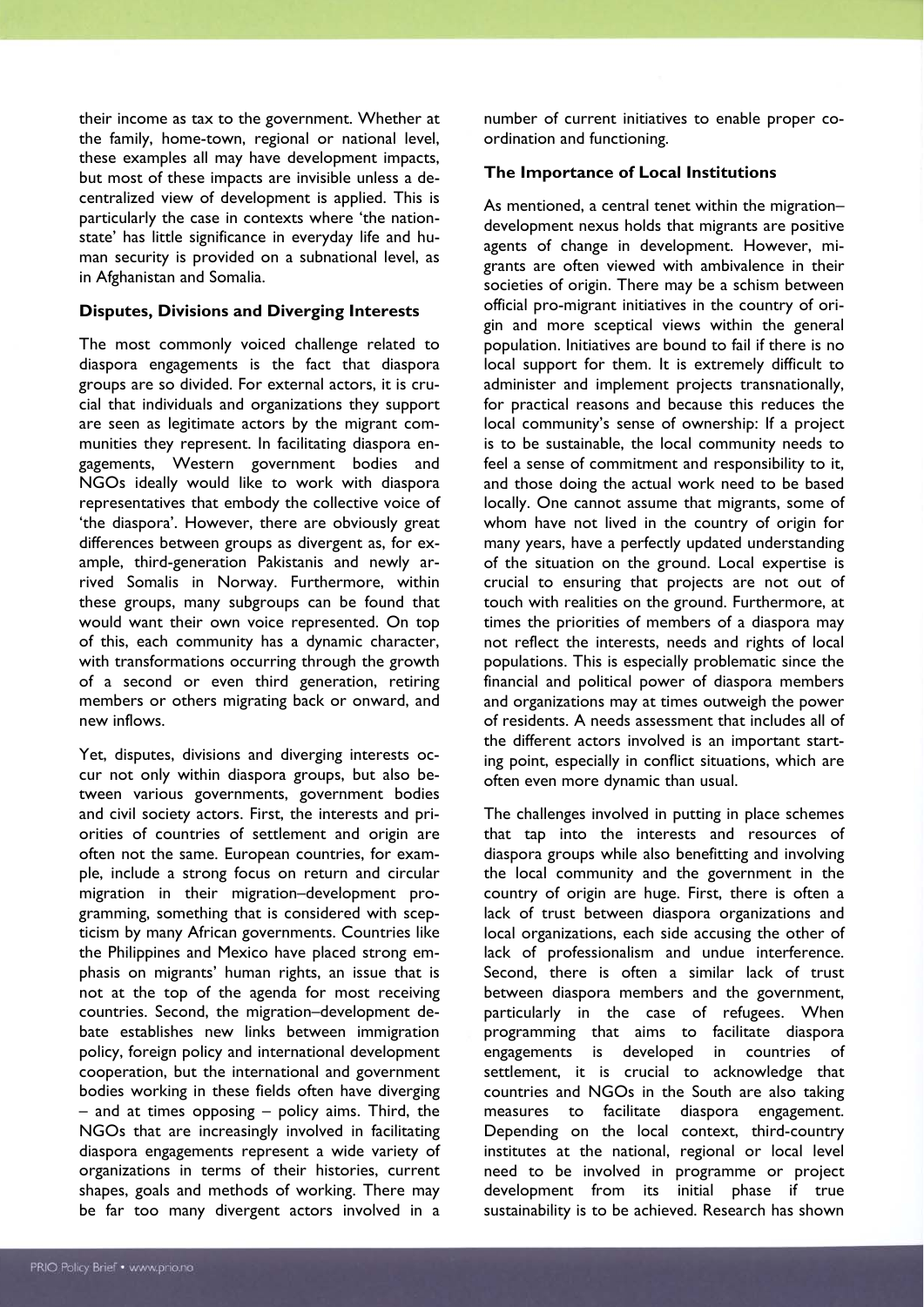that the development effects of both private remittances and collective initiatives are marginal if structural conditions are not favourable.

### **Professionalizing Diasporas and Pluralizing Development?**

It is important to note that most diaspora organizations are run by volunteers. This has serious implications for what such organizations can achieve, as it means they have limited amounts of time and resources available. Furthermore, organizational skills, experience and an understanding of the aid regime in the country of settlement may also be lacking, though it is crucial to recognize different levels of professionalism. To address these constraints, one common focus in existing programming aimed at facilitating diaspora engagement is on capacitybuilding. While this is certainly a crucial way of bridging the gap between diaspora organizations and 'mainstream development', it does raise a concern. The question is whether in trying to facilitate diaspora engagement in development, external actors just want migrants to 'do development' in the ways in which that word is currently understood, or whether there is also a willingness to enter into debate on common perceptions and practices of what development is and how it is achieved?

Castles and Delgado Wise argue that, in the migration–development debate, adopting perspectives from the South means questioning the dominant understanding of 'development' as a replication of the past trajectories of today's 'developed' countries.2 In addition, it means questioning the conventional ways of measuring development – for example, in terms of growth of GDP per capita, which provides no insight into growing inequalities or local or regional transformative processes. A willingness to engage diaspora members and organizations in development as equal partners might lead to redefinitions of some of the core principles of current aid practices. For example, business ventures are often seen by migrants as a different way of contributing to the development of their country, and it thus may be worthwhile to rethink current restrictions on development projects that have a commercial character. Also, the fact that diaspora organizations are often functioning across nationstate borders – for example, with a board or a funding base in the UK, the Netherlands and the USA – may require new approaches.

#### **Recommendations**

When asking how to engage diaspora groups in development initiatives, the first issue that external actors must realize is that, often, diaspora groups are already engaged. Diaspora engagements are not, and cannot be, created by external actors, but can be facilitated in such ways that their positive outcomes increase while potential negative outcomes are curtailed. The previous analysis has brought up some key points. First, enabling cooperation and establishing trust between government institutes, civil society and diaspora organizations requires a real, long-term commitment with sufficient resources. Second, diaspora organizations are neither responsible for nor capable of bringing about structural development at the national level. At the same time, their initiatives can lead to crucial transformations at the local or regional level, and thus decentralized views on and measurements of development are necessary. Third, there are too many actors with too many interests and viewpoints involved in the project of facilitating diaspora engagements. On a project level, the number of actors involved should be minimized, and great investments are required to enable fruitful dialogue and cooperation. Fourth, for successful implementation, local government and civil society actors are crucial, and they should be involved from the inception phase. Finally, a real, equal exchange will lead to changes in common thinking and acting in the field of development cooperation. These key points inform the following three main recommendations:

### *1. Enable an Increased Utilization of Qualified Individuals and Organizations*

While countries of origin often lose highly qualified and much-needed people, these individuals and the organizations they form are often under-utilized in their countries of settlement. One way of addressing this issue is by facilitating (temporary) return of experts, as UN programmes like TOKTEN (Transfer of Knowledge Through Expatriate Nationals) do, though return should not be seen as essential for utilization of migrants' expertise. Virtual exchanges, recruitment within mainstream aid organizations and consultancies for government institutes in the country of settlement are alternative ways of utilizing expertise within the diaspora. Africa Recruit,3 a Commonwealth/NEPAD initiative, for example, builds on this premise. Governments in countries of origin may need to invest greatly in IT infrastructure in order to profit from diaspora resources transnationally. Furthermore, they may profit from setting up sources of information on investment opportunities. Governments in countries of settlement can develop regulations on inclusive recruitment policies and board membership. In addition, they may be able to provide funding for training and networking tools. Mainstream NGOs in both contexts can develop active recruitment